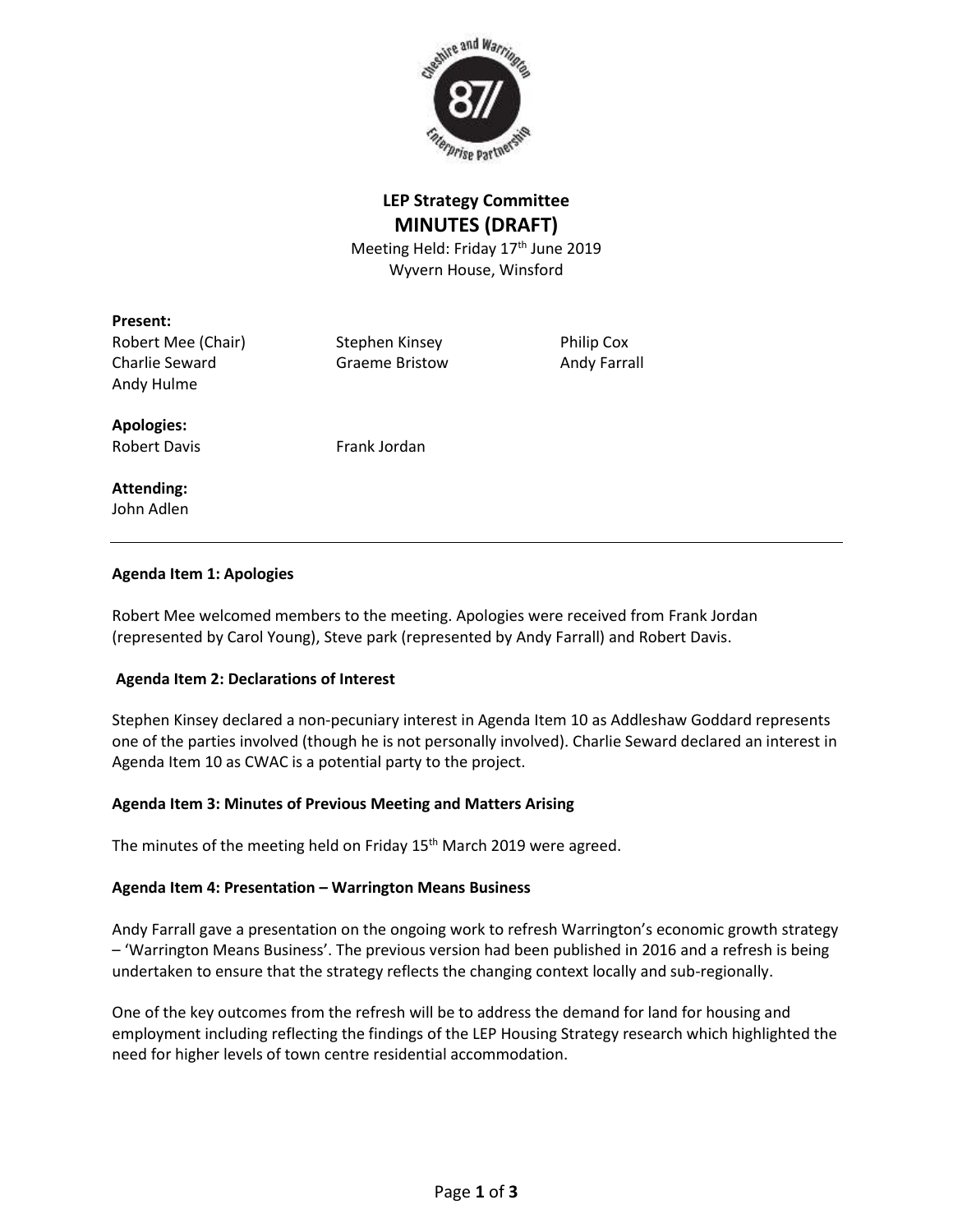Warrington has undertaken extensive updates to the policy framework supporting Warrington Means Business, including the Local Plan and Local Transport Plan.

The revised strategy also includes a strong focus on culture and quality of the environment, including increasing opportunities for sustainable transport.

The Committee expressed its thanks to Andy for his informative and comprehensive presentation.

### **Agenda Item 5: Strategy Update**

The contents of the report were noted.

The format of the draft Delivery Plan was discussed. It was noted that there was still work to do in terms of allocating owners to individual actions (including which of these might sit outside of the LEP) and to pull out a summary of those actions that were due for completion in the current financial year. Some actions also require sharpening up in terms of focus.

It was noted that the LEP's Digital Strategy has been finalised. The Committee supported the proposal that rather than a more 'traditional' summary document that a a more interactive, digital version be trialled.

# *Action: AH produce and circulate a final version of the Delivery Plan for comment by the July meeting along with a summary of 2019/20 actions.*

# **Agenda Item 6: Local Industrial Strategy**

Andy Hulme provided an update on progress.

Work is progressing across a series of workstreams to develop a clear vision and set of priorities and interventions for the LIS.

Cheshire and Warrington is still on track for a submission to Government for consideration at the end of July. In advance of that a series of 'Policy Positions' are being drawn up aligned to the workstreams which will be used to support specific discussions with individual Departments within Government. In order to allow the Strategy Committee to have a meaningful opportunity to review and comment on the emerging draft LIS it was agreed that a further private session of the Strategy Committee would be arranged for the end of June.

It was noted that the West Midlands LIS had been published and that the GM LIS is due for release in June.

### *Action: AH to arrange a further private session of the Strategy Committee for the end of June.*

### **Agenda Item 7: Evergreen II**

The contents of the report were noted.